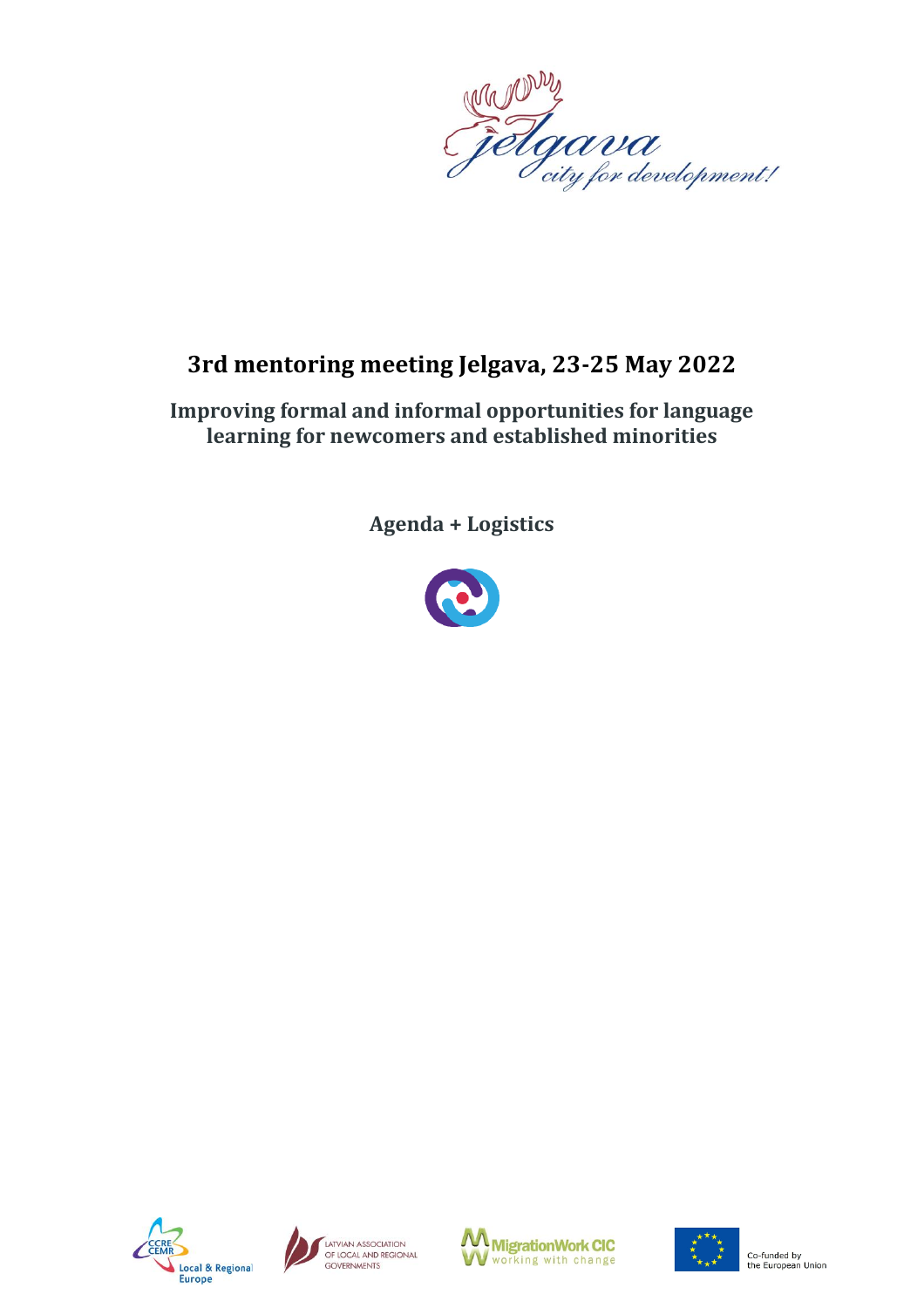

# **23/05/2022, Monday**

| <b>Time</b>            | <b>Session</b>                                                                                                   | <b>Transport</b>                                                               | <b>Translation</b>                |
|------------------------|------------------------------------------------------------------------------------------------------------------|--------------------------------------------------------------------------------|-----------------------------------|
| Airport BT602 at 13:05 | Mentor team & CEMR arriving in Riga                                                                              | Transport from<br>Jelgava<br>Municipality<br>Elita will meet at<br>the airport |                                   |
| $14:00 -$<br>14:30     | Check-in the hotels<br>"Zemgale" and "Jelgava"                                                                   | 1) Skautu<br>street 2,<br>Jelgava<br>2) Liela street<br>6, Jelgava             |                                   |
| $14:30 -$<br>15:30     | Lunch<br>Restaurant "Grilbārs &<br>restorāns Parks" with<br>Jelgava's team (15 persons)<br>www.parksrestorans.lv | Buss, Kr. Barona<br>street 3 - 1A,<br>Jelgava,                                 | Translation 1h<br>(1 interpreter) |

*transfer to Jelgava city council*

**Introduction to the mentoring visit - the Jelgava action plan on "Fostering formal and informal language learning opportunities for migrants" and the new Ukrainian refugee situation**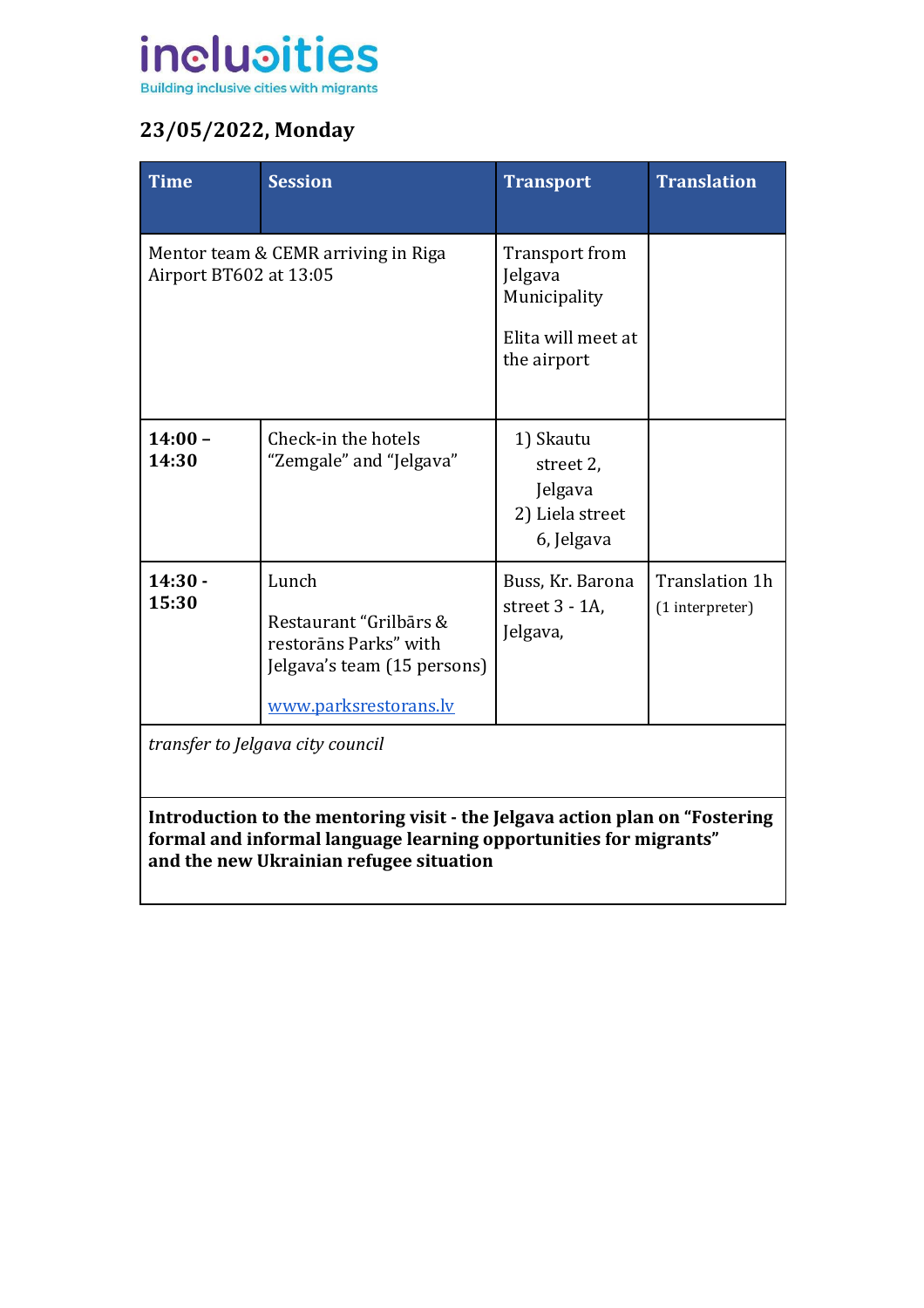

| 16:00              | <b>Ms. Rita Vectirāne</b><br>Deputy Chairman of the<br>Jelgava City Council in the<br>program of social affairs,<br>health<br>culture,<br>care,<br>education and sports issues<br>Short introduction + Q&A | On foot, Jelgava<br>City Council<br>Liela street 11,<br>Jelgava | slides in ENG,<br>translation till<br>17:15    |
|--------------------|------------------------------------------------------------------------------------------------------------------------------------------------------------------------------------------------------------|-----------------------------------------------------------------|------------------------------------------------|
| 16:45              | <b>Ms. Mudite Priede</b><br>Secretary General, Latvian<br>Association of Local and<br><b>Regional Governments</b><br>Short introduction + $Q&A$                                                            |                                                                 | Translation<br>from Latvian<br>to French TBC   |
| 17:15              | Maria Grazia Montella<br>(CEMR) - Welcome                                                                                                                                                                  |                                                                 | Translation<br>from French to<br>Latvian TBC   |
| $17:25 - 45$       | Dirk Gebhardt<br>(MigrationWork)<br>A run through the agenda<br>for the next days -<br>clarifying meetings and<br>questions to be answered                                                                 |                                                                 | Translation<br>from French to<br>Latvian 20min |
| 18.00-19:30        | City tour, excursion with<br>Linda Vovere                                                                                                                                                                  | By bus/foot                                                     | No translation                                 |
| $19:40 -$<br>21:00 | Dinner<br>Restaurant "Pilsētas Elpa"                                                                                                                                                                       | Pasta sala 1,<br>jelgava                                        | No translation                                 |

*Free time, return to the hotel*

**TOTAL TRANSLATION HOURS : 3h (1430-1530 & 16-18:00)**

**24/05/2022, Tuesday**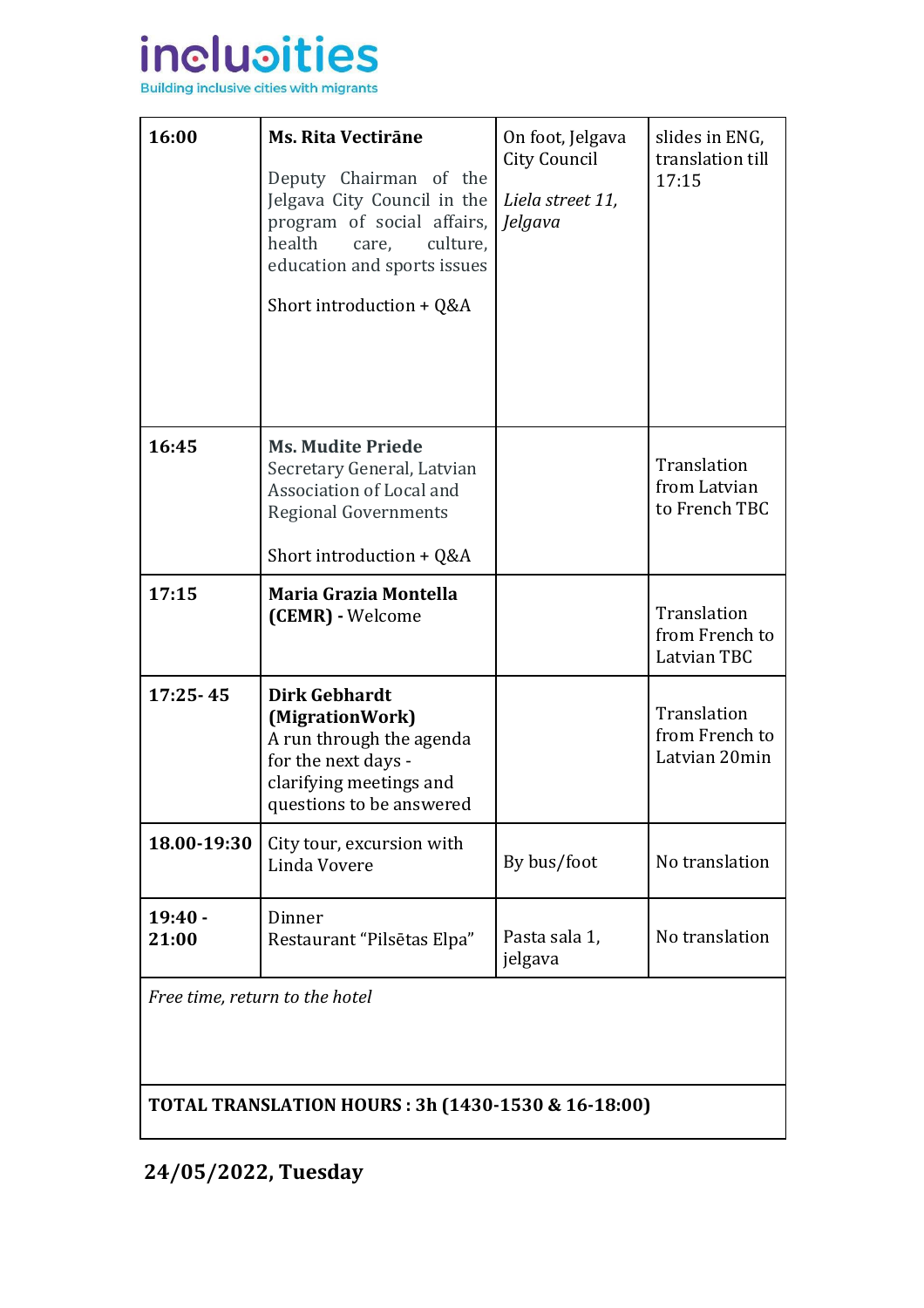

| <b>Time</b>   | <b>Session</b>         | <b>Transport</b>                       | <b>Translation</b> |
|---------------|------------------------|----------------------------------------|--------------------|
| $8:00 - 8:40$ | Breakfast at the hotel | 8:50<br>Transport<br>from the<br>hotel |                    |

## **Meeting with Human Resource and Competences Development Centre (municipal institution)**

## **Focus [Action Plan:](https://docs.google.com/document/d/1SHujq-E3mhsYb_UGi5cqiRjbTps0SSaP/edit)**

Action 1: Resources for increased support for language learning and new measures for Ukrainian refugees

| $9:00 - 11:00$ | Ms. Sarmīte Vīksna,<br>Director of Zemgale<br>Region Human Resource<br>and Competences<br>Development Centre<br>Latvian language courses<br>for Adults<br>www.zrkac.lv | By bus,<br>Svētes street 33,<br>Jelgava | slides in ENG,<br>translation 2h,<br>1 interpreter |
|----------------|------------------------------------------------------------------------------------------------------------------------------------------------------------------------|-----------------------------------------|----------------------------------------------------|
|                |                                                                                                                                                                        |                                         |                                                    |

*transfer to University*

### **Cooperation between University of Life Sciences and Technologies and city council**

### **Focus [Action Plan:](https://docs.google.com/document/d/1SHujq-E3mhsYb_UGi5cqiRjbTps0SSaP/edit)**

Cooperation and mutual support city - university on

7. Pilot initiative for strengthening volunteering with (international) students 9. Welcome week for students

10. Excursion for students

11. Latvian day - students are introduced to Latvian traditions, culture, dances, music and national food

13. Summer camp for language learning (explore options for students to cooperate)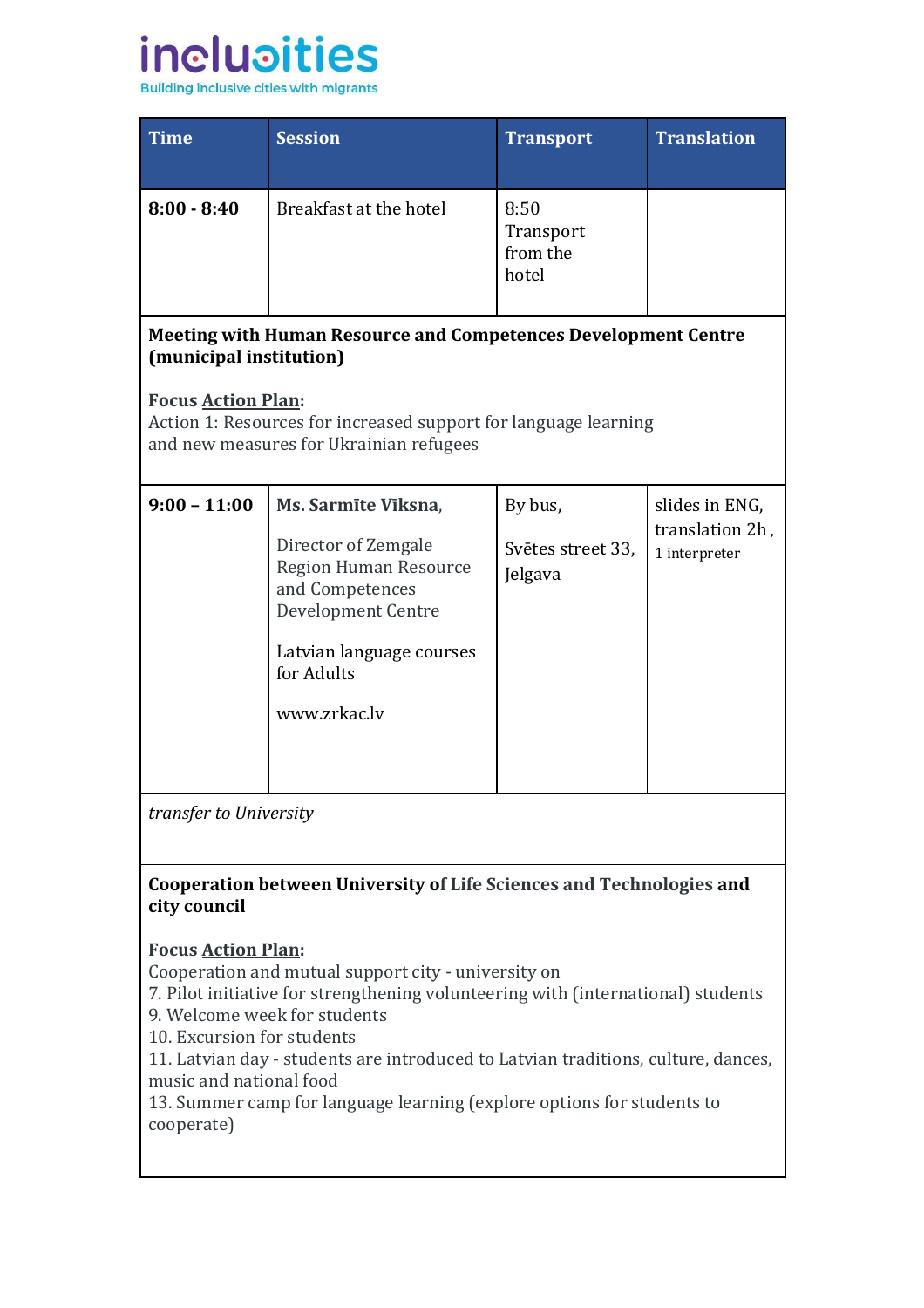

| $11:20 -$<br>13:00 | Mr Voldemārs Bariss,<br>Head of the International<br>Cooperation Center, Latvia<br>University of Life Sciences<br>and Technologies<br>Meeting international<br>students and a Ukrainian<br>scientist providing<br>support for newcomers)<br>www.llu.ly | By bus,<br>Lielā street 2,<br>Jelgava | slides in ENG,<br>translation 2h |
|--------------------|--------------------------------------------------------------------------------------------------------------------------------------------------------------------------------------------------------------------------------------------------------|---------------------------------------|----------------------------------|
| $13:15 -$<br>14:30 | Lunch<br>Restaurant "Silva" with<br>Jelgava's team (15<br>persons)<br>Meet Ukrainians workers<br>in restaurant                                                                                                                                         | By foot                               | translation 1 h                  |

**Visit of community centre - newcomer introduction ABC classes provided by city hall and language courses provided by "NGO Shelter Safe House"** 

### **Focus [Action Plan:](https://docs.google.com/document/d/1SHujq-E3mhsYb_UGi5cqiRjbTps0SSaP/edit)**

5. Courses for migrants at local level

offering information about economy, traditions, values, and practical information (how to start your business or work etc)

2. Offering multi-lingual information for migrants between NGO and city hall -

which scope for a joint approach to information provision

3. Ensure that grant-scheme for NGOs also reaches migrants (for implementing their ideas) – to be developed

| $15:00 -$<br>16:30 | Ms. Linda Vovere,<br>specialist of Community<br>center visit of ABC classes<br>- civic introduction and<br>language learning<br><b>Ms. Iveta Dembovska</b><br>Head of Jelgava Regional<br>Center, Society "Shelter<br>"Safe House" (NGO) about<br>language learning classes | By foot,<br>Community<br>center, Skolotaju<br>street 8, Jelgava | Presentation in<br>ENG,<br>translation<br>from English to<br>Latvian 1,5h |
|--------------------|-----------------------------------------------------------------------------------------------------------------------------------------------------------------------------------------------------------------------------------------------------------------------------|-----------------------------------------------------------------|---------------------------------------------------------------------------|
|--------------------|-----------------------------------------------------------------------------------------------------------------------------------------------------------------------------------------------------------------------------------------------------------------------------|-----------------------------------------------------------------|---------------------------------------------------------------------------|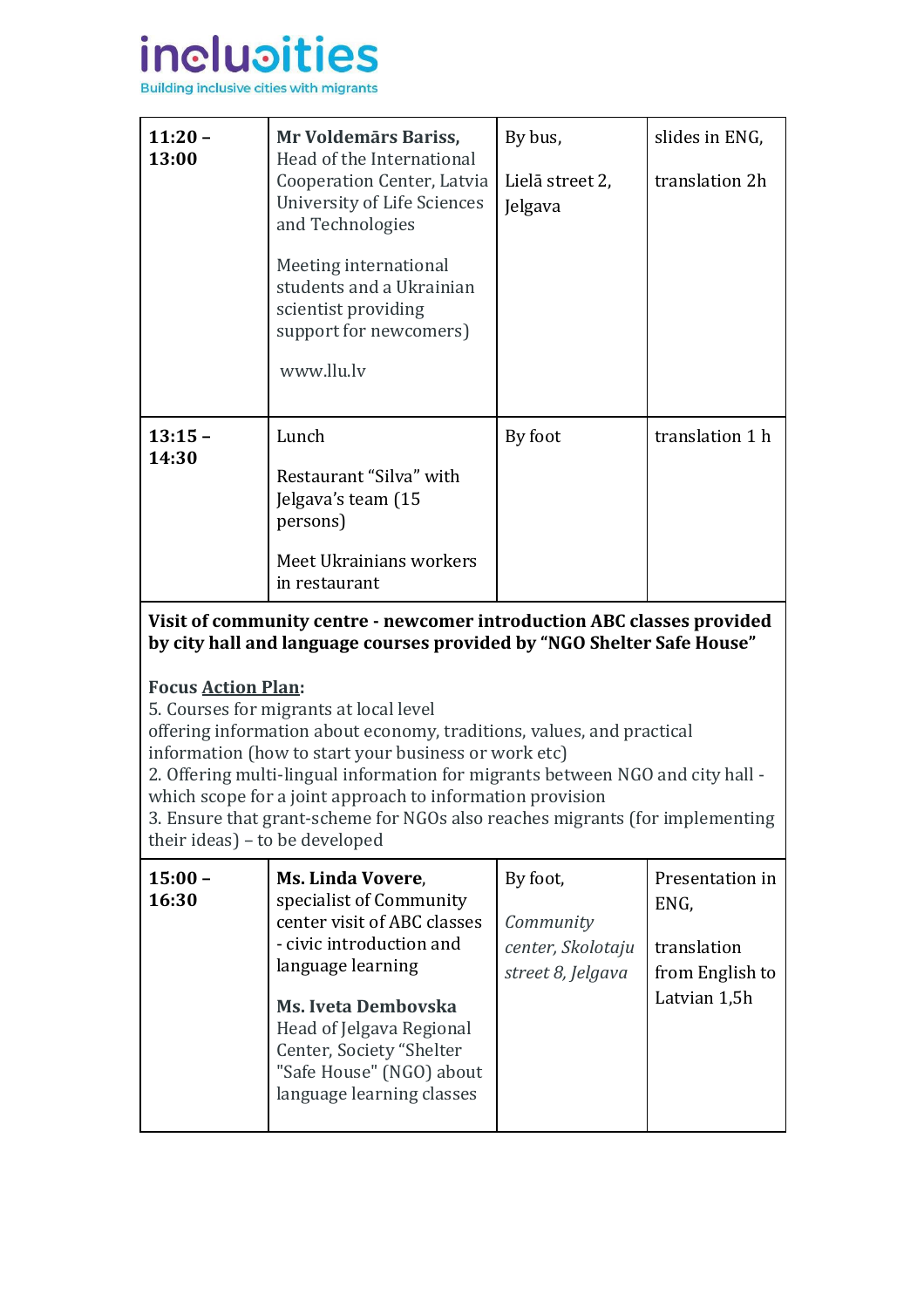

### **16:30 Comparing contents and teaching methods of civil integration courses in Jelgava and Brussels (30 minutes)**

- Short input BAPA-VIA: methods and content with the civic integration courses offered by BAPA VIA in Arabic, French and English, 50h

| 17:00                                | City tour of Riga old city,<br>free time (with Elita) | Transport from<br>Jelgava |  |
|--------------------------------------|-------------------------------------------------------|---------------------------|--|
|                                      | Meeting with Latvian City<br>Association              | Municipality              |  |
| <b>TOTAL TRANSLATION HOURS: 7h30</b> |                                                       |                           |  |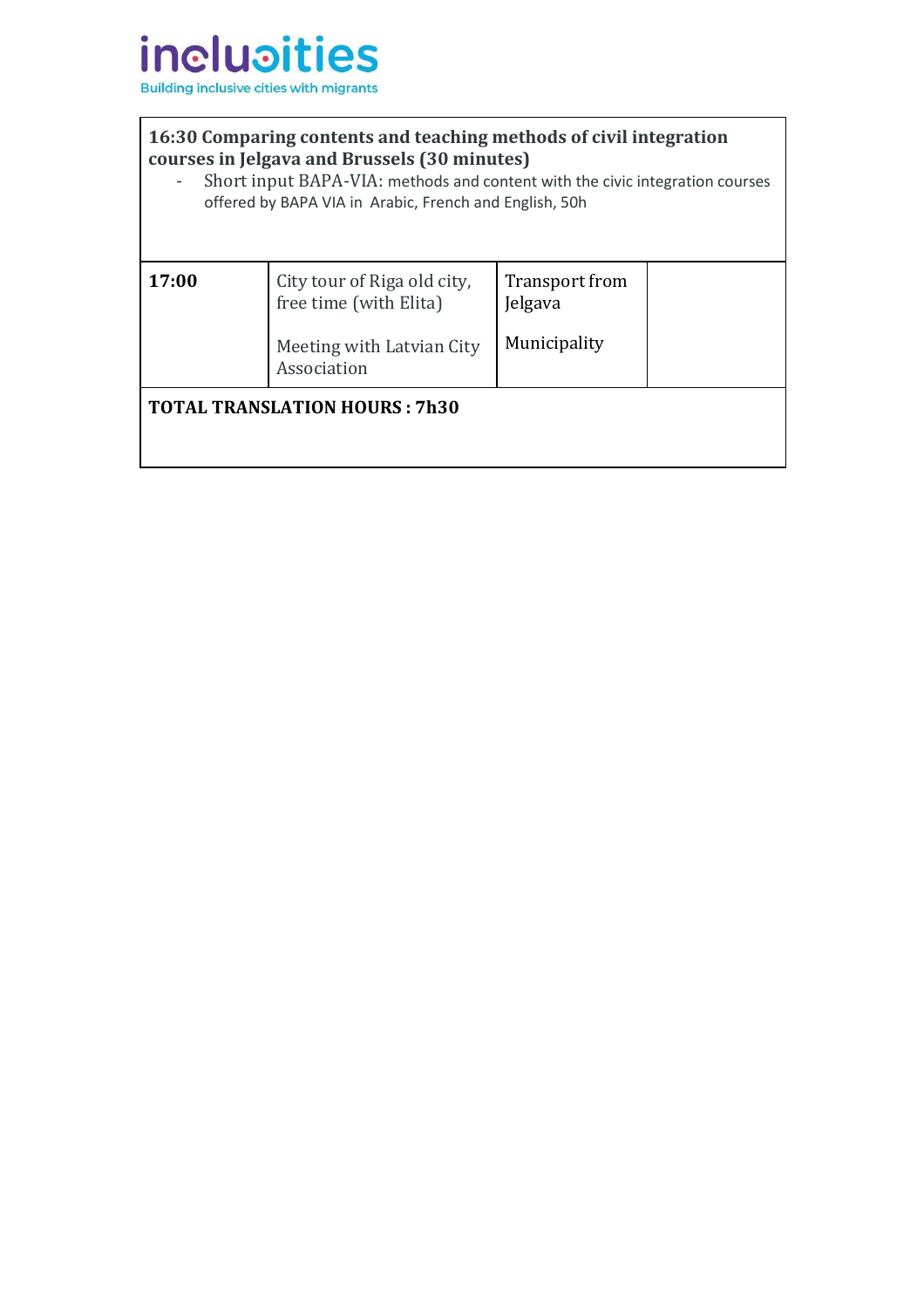

# **25/05/2022, Wednesday**

| <b>Time</b>                                                                                                                                                                                                                                                                                                                                                                                                                                                                                                                                                                                                                                                                                                                                     | <b>Session</b>                                                                                                                                                                                                           | <b>Transport</b>                                                | <b>Translation</b>                                                                                                                                       |
|-------------------------------------------------------------------------------------------------------------------------------------------------------------------------------------------------------------------------------------------------------------------------------------------------------------------------------------------------------------------------------------------------------------------------------------------------------------------------------------------------------------------------------------------------------------------------------------------------------------------------------------------------------------------------------------------------------------------------------------------------|--------------------------------------------------------------------------------------------------------------------------------------------------------------------------------------------------------------------------|-----------------------------------------------------------------|----------------------------------------------------------------------------------------------------------------------------------------------------------|
| $8:00 - 8:40$                                                                                                                                                                                                                                                                                                                                                                                                                                                                                                                                                                                                                                                                                                                                   | Breakfast at the hotel                                                                                                                                                                                                   | Dn foot                                                         |                                                                                                                                                          |
|                                                                                                                                                                                                                                                                                                                                                                                                                                                                                                                                                                                                                                                                                                                                                 | Discussing findings from mentoring visit and next steps towards<br>finalising and implementing the action plan                                                                                                           |                                                                 |                                                                                                                                                          |
| $9:00 - 9:30$                                                                                                                                                                                                                                                                                                                                                                                                                                                                                                                                                                                                                                                                                                                                   | Mentor team presenting<br>key findings from the visit                                                                                                                                                                    | Latvia<br>University, Silver<br>hall, Lielā street<br>2 Jelgava | Translation<br>cabins (to be<br>provided by<br>the translation<br>company) 3 h<br>2 interpreters<br><i>(simultaneous)</i><br>interpreting)<br>25 persons |
| $9:30 - 11:45$                                                                                                                                                                                                                                                                                                                                                                                                                                                                                                                                                                                                                                                                                                                                  | Discussion with mentee<br>city and stakeholders<br>(shelter house, university,<br>newcomers, Ukrainian<br>association) on action<br>plan revisions and<br>implementation<br>(Moderation Dirk<br>Gebhardt, MigrationWork) |                                                                 |                                                                                                                                                          |
| Stakeholders: Rita Vectirane (Deputy Chairman of the Jelgava City Council),<br>Mudite Priede (Secretary General, Latvian Association of Local and Regional<br>Governments), Elita Kresse (External relations advisor, Latvian Association of<br>Local and Regional Governments), Mr Voldemars Bariss (Head of the<br>International Cooperation Center, Latvia University of Life Sciences and<br>Technologies), Snežana Zenovjeva and Linda Vovere (specialists of<br>Community center), Sarmite Viksna (Director of Zemgale Region Human<br>Resource and Competences Development Centre), Iveta Dembovska (Head of<br>Jelgava Regional Center, Society "Shelter "Safe House"), Marina Auziņa<br>(representative of the Ukrainian Association), |                                                                                                                                                                                                                          |                                                                 |                                                                                                                                                          |
| 11:45                                                                                                                                                                                                                                                                                                                                                                                                                                                                                                                                                                                                                                                                                                                                           | Coffee break - stakeholders can leave                                                                                                                                                                                    |                                                                 |                                                                                                                                                          |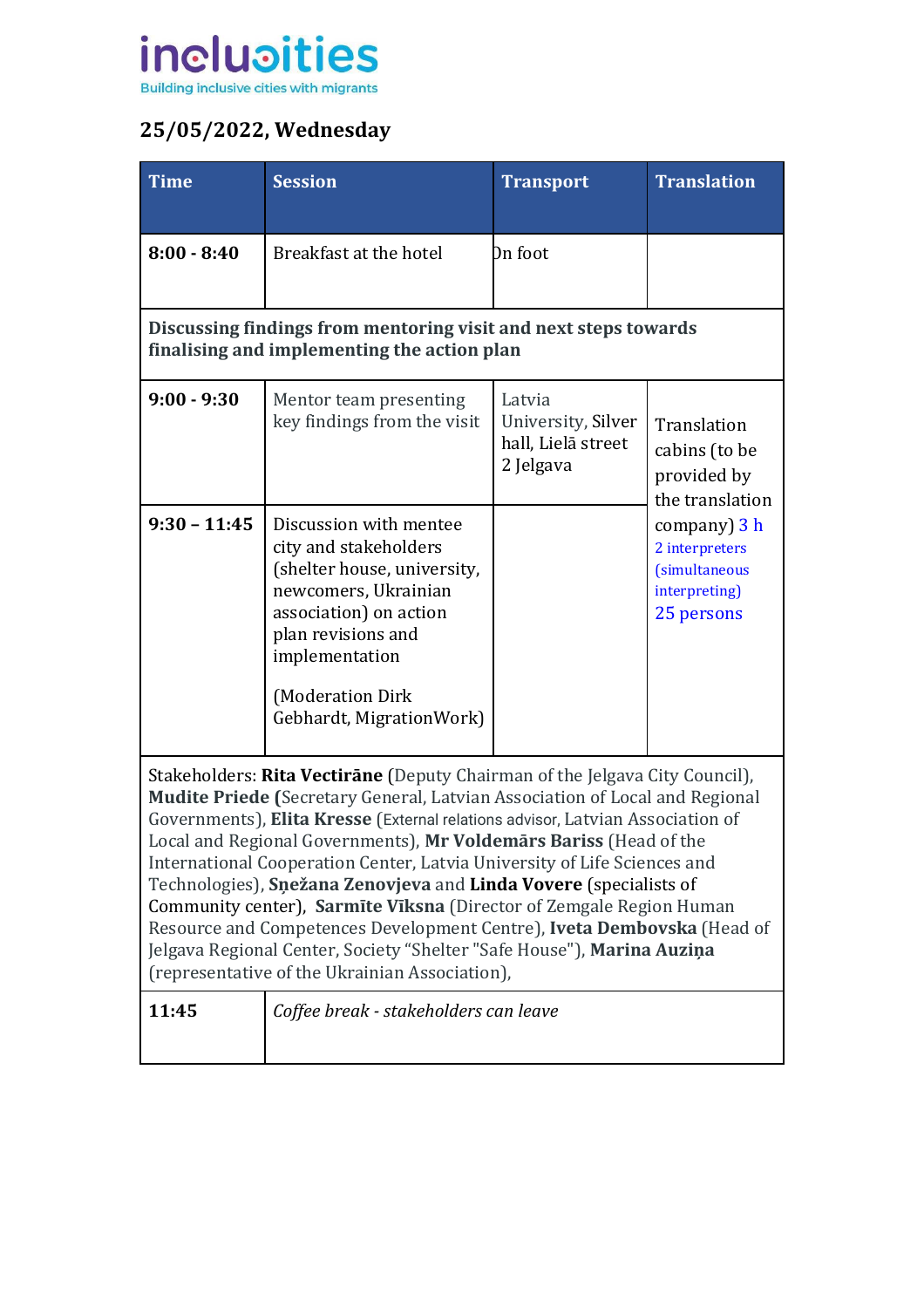

| 12:00                                | Internal meeting<br>IncluCities: steps for<br>finalising action plan to<br>summarise<br>revisions<br>internal coordination<br>needed in Jelgava<br>timeline |                                                  | in English - No<br>translation<br>needed |
|--------------------------------------|-------------------------------------------------------------------------------------------------------------------------------------------------------------|--------------------------------------------------|------------------------------------------|
| 13:00                                | Departure to the Airport                                                                                                                                    | <b>Transport from</b><br>Jelgava<br>Municipality |                                          |
| <b>TOTAL TRANSLATION HOURS: 3h00</b> |                                                                                                                                                             |                                                  |                                          |

\*Translation LV – FR – LV

## **Logistics**

#### **Translation:**

Translation company SIA "Skrivanek Baltic", Lāčplēša iela 87c, [tulkojumi@skrivanek.lv,](mailto:tulkojumi@skrivanek.lv) Ms.Alda tel.+371 29444980

#### **Participants:**

5 Mentee team: Snezana Zenovjeva, Linda Vovere, Rita Vectirāne (Jelgava), Mudīte Priede, Elita Kresse (LALRG)

6 Mentor team: Maria Giovanna (Schaerbeek), Michèle, Christophe (BAPA-VIA), Julie (Maison des Femmes), Emilie Colonval (HSS), Justyna (Brulocalis)

2 CEMR (Grazia, Barbara)

1 MigrationWork (Dirk)

14 people

**Flights**:

BXL 23-05 for 5 ppl from Brussels-Riga: BT 602, Lu 23 Ma, 940-1305

Riga, 25-05 from Riga-Brussels: BT 603 16:15-17:40

(Dirk will already arrive the day before and come directly to the meeting point (Hotel Zemgale)

Dirk's return flight is at the same time as the one to Brussels (Air Baltic to Amsterdam at 1630 )